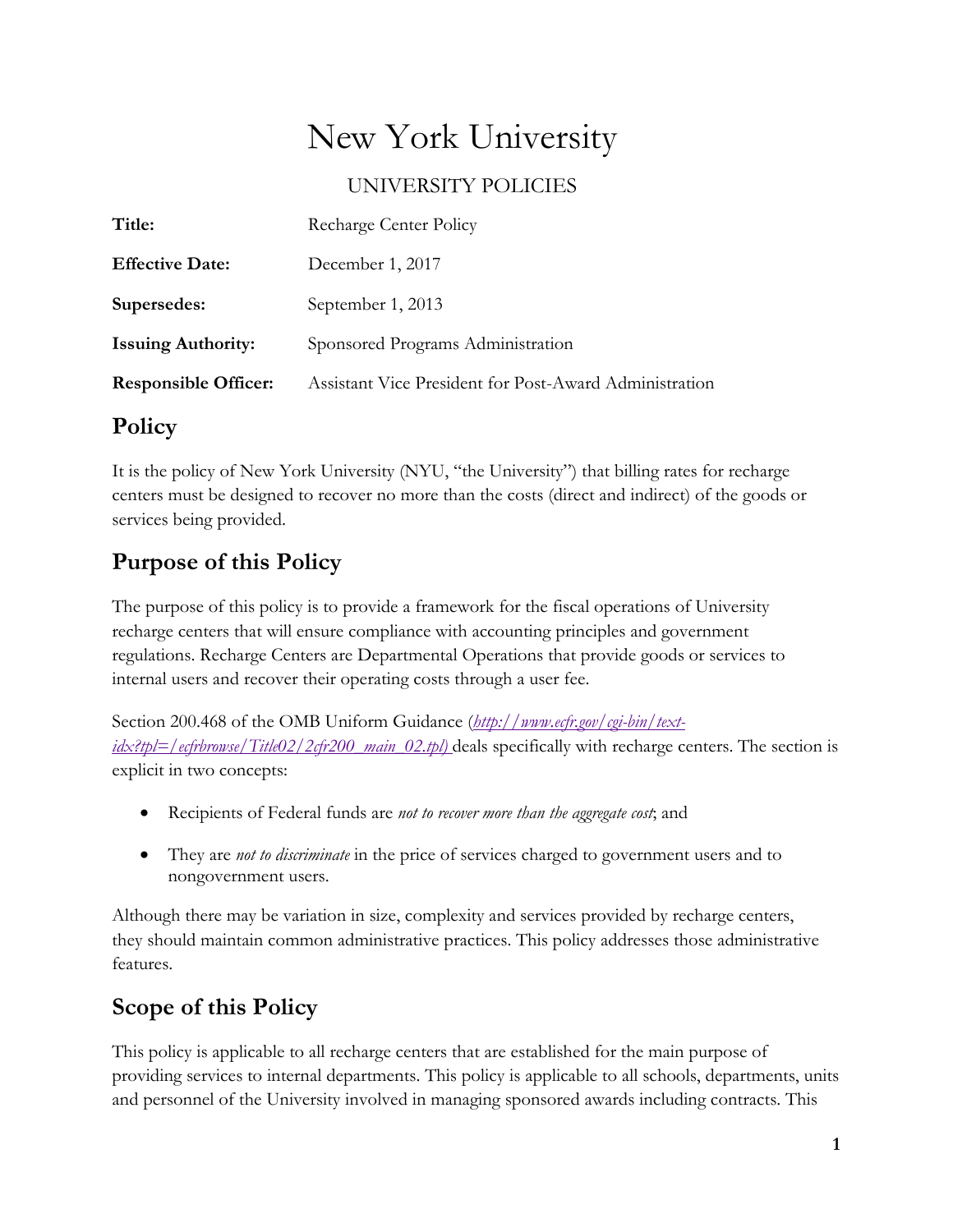policy is not applicable to auxiliary operations, which provide services to students and faculty members as individuals.

### **Procedures for Implementation**

There are numerous operating units out in the academic departments that support research and other sponsored activities. When these operating units charge a fee to users for providing goods or services, then they are considered recharge centers (e.g., service centers, core facilities, etc.) and must adhere to accounting principles and government regulations as set forth in NYU's Recharge Center Policy and the costing requirements outlined in the Office of Management and Budget's Uniform Administrative Requirements, Cost Principles, and Audit Requirements for Federal Awards (*[Uniform Guidance –](https://www.ecfr.gov/cgi-bin/text-idx?tpl=/ecfrbrowse/Title02/2cfr200_main_02.tpl) 2 CFR 200*). Section 200.468 titled "Specialized Service Facilities" sets the standards for what type of operation qualifies as a recharge center. Examples of recharge centers include simple operations such as glass washing and print shops to more complex operations such as high performance computing facilities, cell sorting, tissue banks, imaging facilities and genomics.

### **a. Criteria for a Recharge Center**

i. Billing rates or fees must be designed to recover no more than the costs of the goods or services being provided.

Users and sponsored projects can only be charged at the established recharge center rate(s), and based on actual usage of the facility. Charging flat fees or an excise "tax" is strictly prohibited. The costs to operate a recharge center may not include profit.

The departments that recharge costs must develop cost data supporting the unit costs charged. The rate should be developed based on direct costs (operating costs) and allocable indirect costs (e.g., depreciation of equipment, exclusive of Federally funded equipment) as applicable.

Recharge rates are generally calculated based on budgeted projections of operating expenses and projected volume of the services or products to be provided. The goal of the recharge operation is to calculate a rate that revenues reasonably offset expenses. "Operating at break-even" means there is no significant profit or loss as a result of charging users for the services provided in any particular period and no profit or loss over a biannual period.

An analysis of costs associated with operating the recharge center in relation to anticipated volume will help the facility create a schedule of user rates. This rate schedule should be available to all internal users.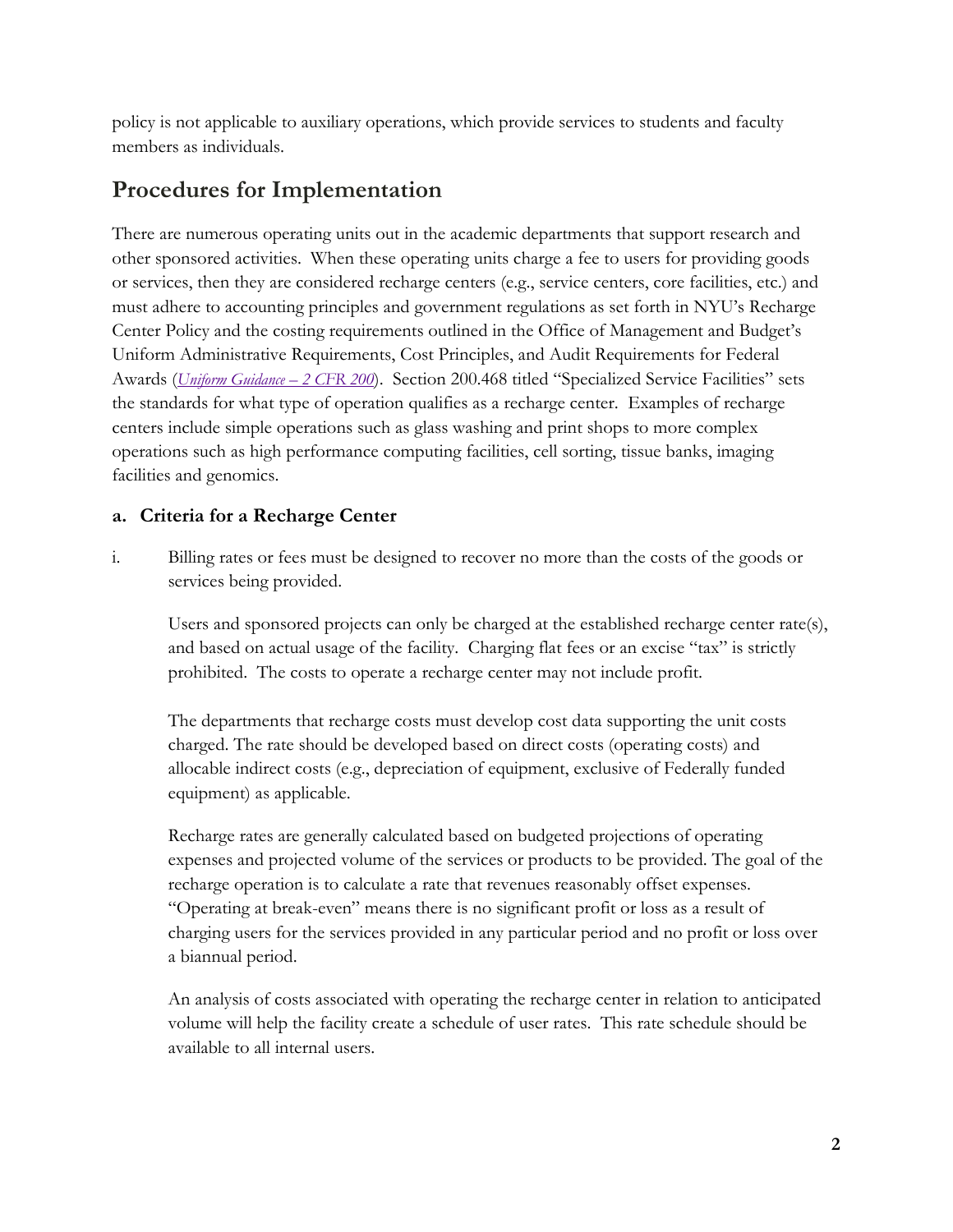Although recharge operations target break-even through budgeting, and rate setting, it is seldom that expenses exactly match revenues. NYU has defined a break-even policy that a recharge center's surplus or deficit for a certain fiscal year should not exceed 10% of annual operating expenses, computed as of the final closing of the books on August 31. At the end of a fiscal year, if a recharge center has an actual operating surplus or deficit within  $+/-10\%$ break-even range, the profit or loss must be factored into the following year's rate calculations. For those recharge centers created for academic purposes which receive subsidies from the University, see *Section d. Documentation for Subsidized Recharge Centers.*

This formula can be used to perform a break-even rate analysis: allocated fixed costs, divided by projected usage, plus variable costs per unit of service, equals the calculated rate. This is accomplished by estimating all of the anticipated fixed costs and dividing that by the volume for each good or service, and then adding that to the known variable costs. This produces what is called a break-even rate. A fixed cost is a cost the recharge center will incur regardless of the actual usage of the facility. An example would be an equipment service contract, where by the recharge center will still pay the same amount whether 1 or 100 users come into the facility. A variable cost is a per-unit cost directly related to the actual usage. An example would be the cost of a thumb drive for users to save data on an imaging machine. If the thumb drive costs \$5 per unit, then every rate would include the fixed cost allocation divided by the number of users plus the variable cost amount or amounts to arrive at the calculated rate.

ii. The unit cost must be consistently applied to all users, irrespective of funding source, and charges must be allocated to users based on actual use.

Recharge centers must develop and maintain a method of accurately tracking units of output. Units of output, or usage, must be tracked and billed to all users. An important concept with rate schedules is that a recharge center cannot discriminate against users charging federally sponsored awards. In other words, rate(s) must be consistent regardless of funding source: federal, city, state, foundation, etc. A recharge center may elect to not charge a group of users for services (e.g., students) or to charge a discounted rate. However, when determining the surplus/deficit for the period, and when calculating future breakeven rates, the full amount of revenue related to their use of the recharge center must be imputed into the calculation. This imputation is necessary to avoid the Federal government subsidizing other users. Further, as units of output are used in determining the appropriate billing rate, the method of tracking the units must become part of the documentation necessary to support the rate(s) structure.

The concept of nondiscrimination, however, does not preclude the institution from charging external users higher rates for services in order to recover overhead costs. These surcharges should be excluded from the calculation of the break-even analysis.

iii. Recharge to a sponsored project or other funding source may be applied only when there is a direct relationship to the project being charged.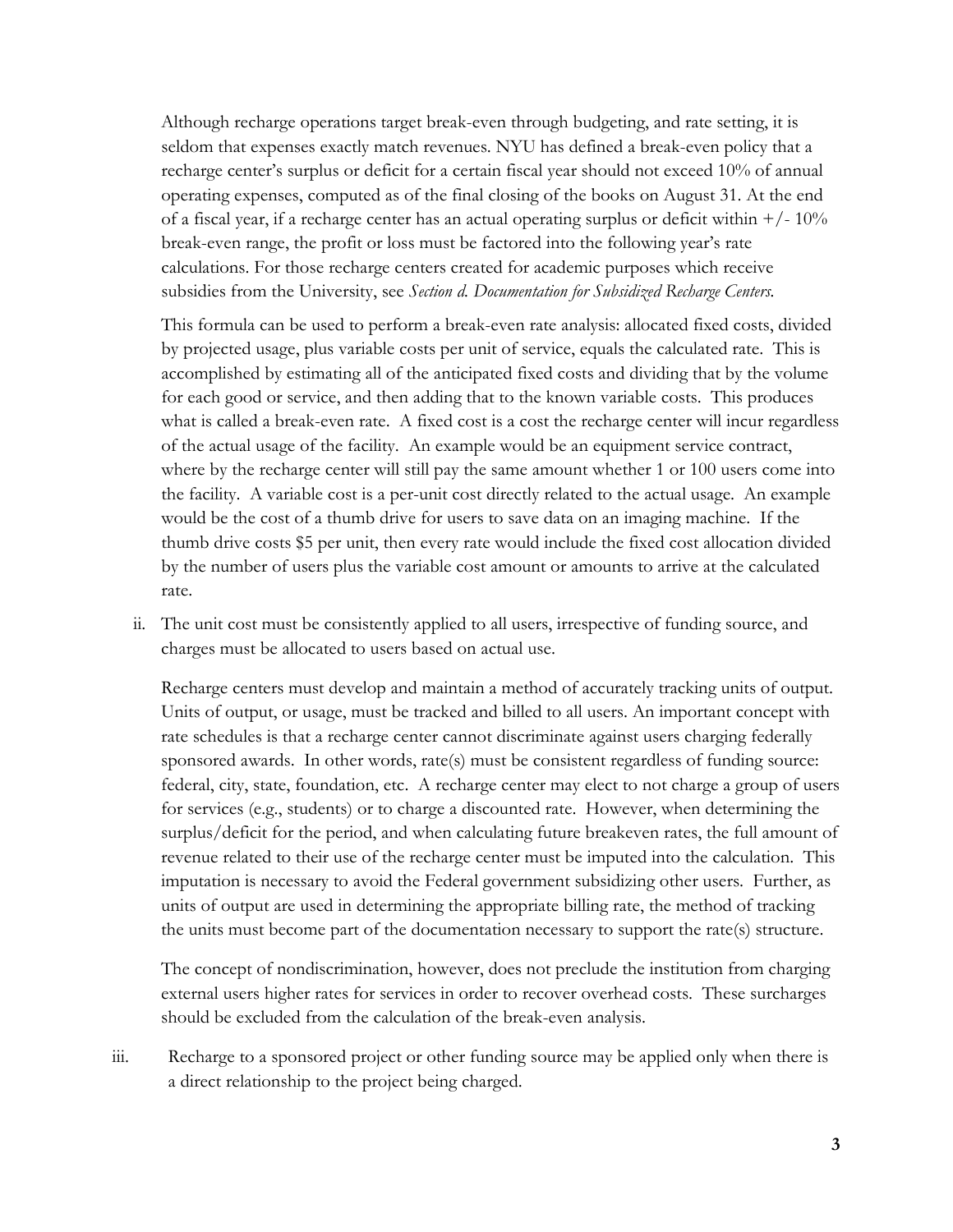When there is a clear cause/benefit relationship to the funding source, it should be charged directly to that funding source. If a cost is immaterial it can be allocated as an indirect cost to the recharge center and be spread out among all goods or services within the recharge center. When there is not a direct benefit, the expense may not be directly charged. Instead, alternate funding sources, such as a departmental project, should cover the costs. For more information regarding charges to sponsored projects, refer to the *[Costing Policy.](http://www.nyu.edu/about/policies-guidelines-compliance/policies-and-guidelines/costing-policy.html)*

iv. Only costs that are reasonable, allowable, allocable and consistently treated should be charged to a recharge center project and included in the rate calculation.

Typical recoverable costs include salaries, wages, fringe benefits, materials and supplies, travel, and service and maintenance agreements. Refer to the NYU Policy, *[Accounting](http://www.nyu.edu/about/policies-guidelines-compliance/policies-and-guidelines/accounting-for-unallowable-costs-policy.html) for [Unallowable Costs,](http://www.nyu.edu/about/policies-guidelines-compliance/policies-and-guidelines/accounting-for-unallowable-costs-policy.html)* including *Appendix A, Identifying Unallowable Cost.*

#### **b. Annual Financial Review**

OMB Uniform Guidance requires recharge centers to adjust rates at least on a biennial basis, where by the University requires an annual cost analysis and review of the rates in relation to changing costs and volume to determine whether an upward or downward adjustment of rates is necessary. The cost and break even analysis should include all of its direct operating costs and any identifiable administrative costs. Direct operating costs include salaries and wages of recharge center staff, associated fringe benefits, fixed costs such as equipment maintenance contracts, lease payments, supplies, and administrative costs such as computing devices, software licenses, and telecommunications fees. Administrative costs include salaries and wages of administrative staff that support the recharge center, telecommunications and computing costs, and printing and duplication services. Administrative costs are typically unallowable direct costs when charged directly to a sponsored award; however, they are permitted as a cost to a recharge center.

Each year, recharge center should submit a budget and rate schedule by May 1 for the following fiscal year for review and approval by Assistant Controller for Research. For the annual review, the following should be submitted:

- i. The most recent year's financial results (i.e., August 31), downloaded from the general ledger;
- ii. The budget for the following year; and
- iii. Rate schedules supported by estimated unit volume.

At the departmental level, service providers are obligated to maintain, and produce upon request, detailed support for the rates charged to users. This support must include records for the expenses incurred for the operation charged.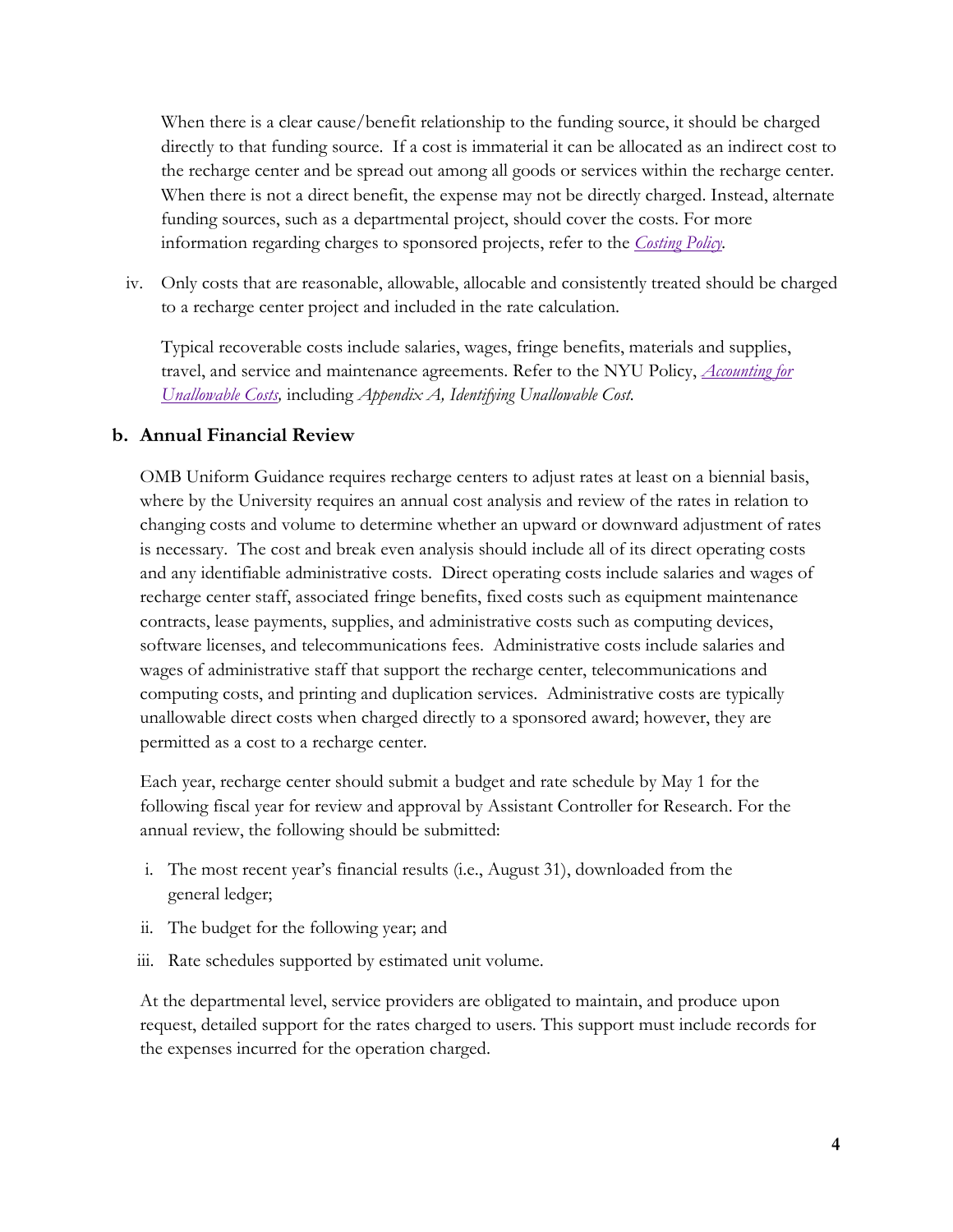Any surplus resulting from the inclusion of equipment depreciation expenses included in the rate calculation must be transferred to a capital reserve for the center to fund future equipment purchases.

#### **c. Internal Controls**

i. Billing

All charges must be supported by a document/invoice, which details the nature and components of the charge. The support for charges should fully substantiate the cost in the event of an audit.

The invoice should specifically document:

- Purpose of the charge (e.g., photocopying)
- How may units were consumed (g., pounds, hours, number of items)
- Rate charged per unit (e.g., \$.05/photocopy)

All billings by a recharge center should be charged to NYU internal users via campus vendor invoices. Sales tax, when applicable, must be charged to all external users who do not provide a tax-exempt certificate. Internal users will pay for services via a resource transfer processed as a journal entry in FAME.

ii. Equipment Inventory

The University also permits including equipment depreciation in the cost analysis. Equipment depreciation can only be taken on items of equipment purchased from unrestricted funds and must exclude any equipment purchased with federal funds. This provides the recharge center an opportunity to recover the investments made in capital equipment by including the depreciation cost in the recharge center rates. Other types of facilities costs, for example renovations, would need to be reviewed and approved by the Controller's office, so the University excludes these costs from its indirect cost rate calculations.

Equipment purchased for a recharge center must be capitalized based on purchase documents processed by the Asset Management Office. Capital Equipment refers to durable, self-sufficient movable property with a useful life of more than one year and a unit cost of \$3,000 or more. Components with unit costs of \$3,000 or more may be considered capital equipment if they are easily separable and can function apart from the main unit. Equipment items purchased for a recharge center should be recorded for the center and not for the funding department. This is to ensure that depreciation is included in the rate structure for recharge centers. A recharge center is required to take physical inventory of its equipment at least biannually.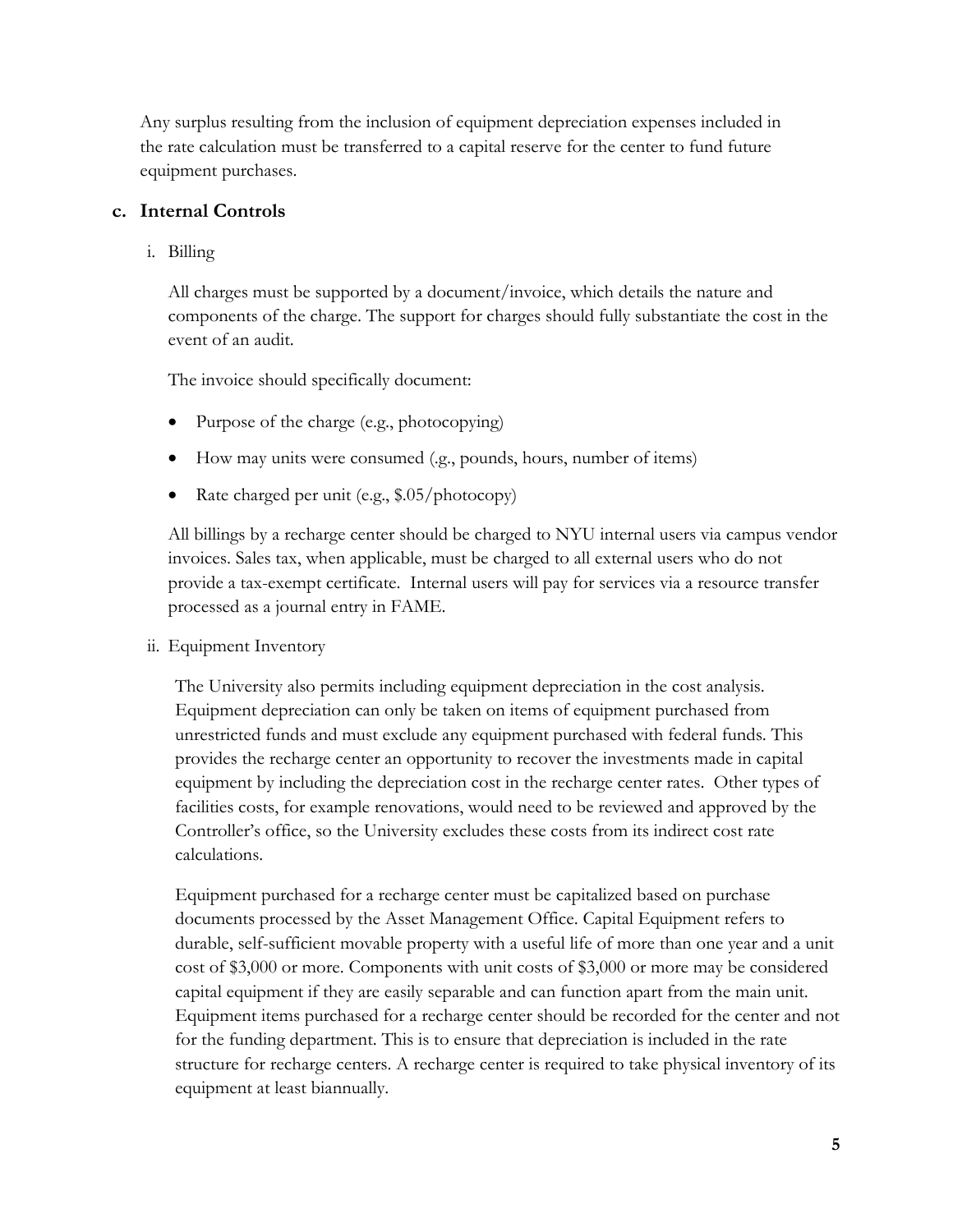#### iii. Supplies Inventory

Commonly, a recharge center may base its operations on an inventory (e.g. a chemical stockroom) or will maintain an inventory of parts and supplies used in providing the service (e.g., a machine shop). A recharge center maintaining inventories for these purposes may not treat unused inventory costs as a current operating expense in computing billing rates. Unused inventories maintained for resale will need to be accounted for as assets of the University. A physical count of inventory must be taken at least annually and reported to the Assistant Controller for Research by September 15.

#### iv. Space Survey

Space occupied by recharge centers should be identified and designated as such during the periodical space survey. Space, which is occupied by "recharge center" equipment, must be assigned as recharge centers space, rather than departmental space.

#### **d. Documentation for Subsidized Recharge Centers**

The University may choose to subsidize the operation of a recharge center. In such circumstances, all costs attributed to the recharge center, and the sources of funds to undertake the operations of the recharge center's activity(ies) (a recharge center may have one or many activities), need to be clearly identified and factored into the rates for each activity. The detail costs of subsidies need to be reported to the Assistant Controller for Research at the time of Annual Financial Review. This is essential for proper treatment of the subsidies in the Facilities and Administrative (F&A) cost proposal. Subsidized recharge centers must report:

- The project to which subsidies are recorded.
- Type(s) of subsidies (e.g., salaries, fringe benefits, supplies).
- The amount of subsidies.

To streamline the reporting process, a separate cost center may be set up for subsidies in the general ledger.

Subsidized Recharge Centers must follow all other requirements stated in this policy and procedure.

#### **e. Record Retention**

It is the responsibility of each department to maintain records of the detail contained in all recharge transactions and to answer inquiries concerning those charges. All recharge operations must be documented and records maintained to support expenditures, billings and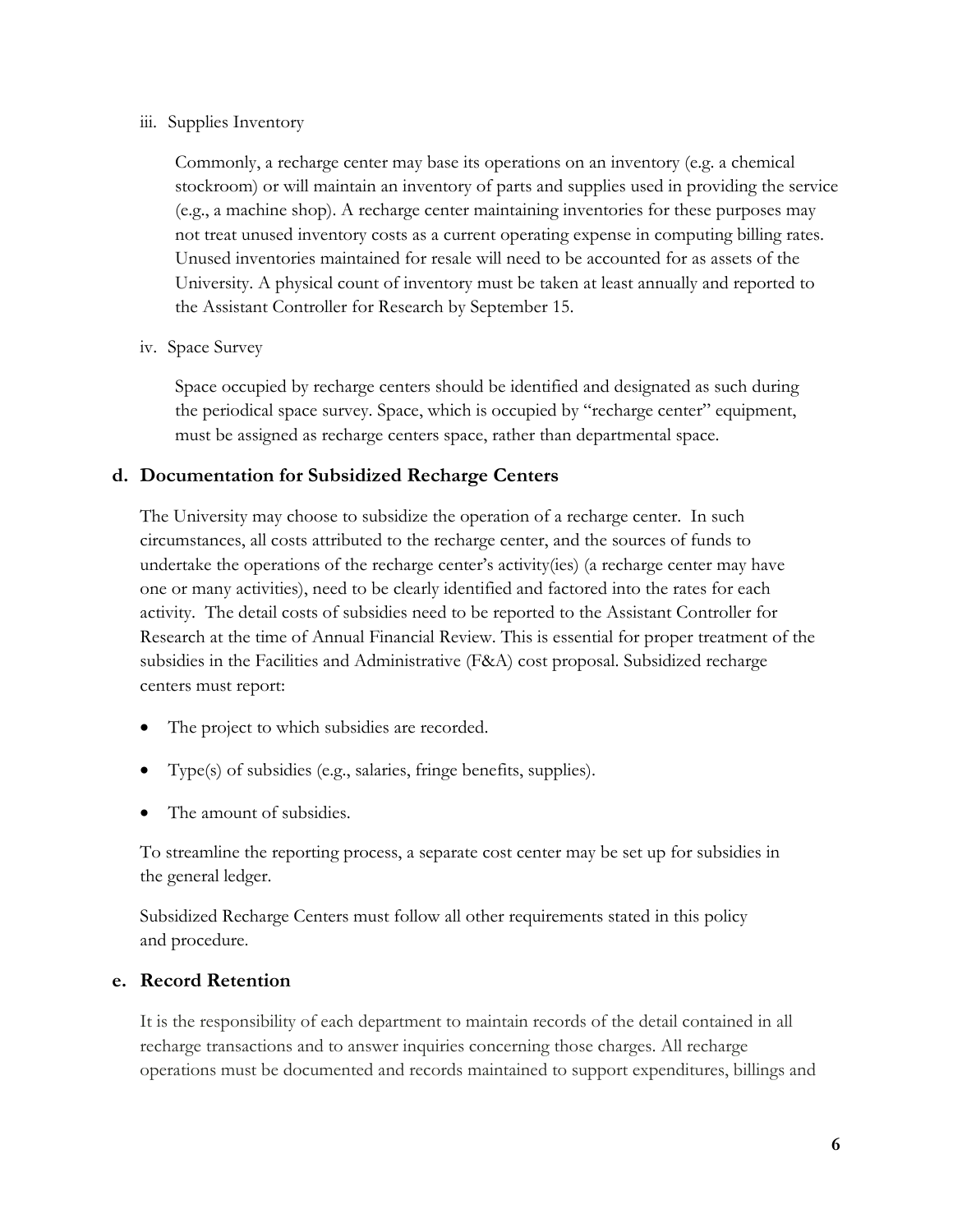cost transfers. Records should be kept at least three years from the date the final expenditures report was submitted.

### **f. Unrelated Business Taxable Income (UBTI)**

An external user would be any user paying for recharge center goods or services via cash, check or credit card. The University is a non-profit tax-exempt organization except in instances where the University is operating outside of its core mission and becomes subject to what is called unrelated business income taxes. Before a service is provided to an external customer, the customer will be asked if they can obtain this service from the private sector. The purpose of this inquiry is to ensure that the University is not in competition with the private sector. In limited situations, the University may generate UBTI, which is derived when the University regularly carries on a trade or business activity unrelated to its mission or tax-exempt purposes.

The only time the rate structure can vary is for external user population, which can be assessed a charge to cover overhead associated with processing the transaction with an individual or entity external to the University.

### **g. Deviations**

Deviations from this policy may be necessary under special circumstances. Any deviation from this policy should be reviewed and approved by the Assistant Controller for Research.

### **Roles & Responsibilities**

### **h. Establishing Recharge Centers**

Internal units that provide central services not related to the research mission are considered auxiliary operations. This includes operations such as facility repairs and maintenance, faculty, staff and student ID cards, the bookstore, dining services, and theatre box office operations. A good rule of thumb to differentiate between a recharge center and auxiliary operation is to know the purpose of the service; if it is in support of research or other sponsored activities and federally sponsored awards may be charged for the goods or services, then it is safe to assume the operation needs to be classified as a recharge center. It is important to properly identify recharge centers from auxiliary operations because recharge centers are subject to financial compliance requirements found in OMB Uniform Guidance. The financial compliance requirements introduce important concepts such as setting rates for goods and services provided by a recharge center, those that may be charged as direct costs to sponsored projects, as well as internal and external users.

All recharge operations must be maintained through a separate project. All allowable recharge operating costs should be charged to this cost center. Revenues also should be recorded in this cost center by appropriate account codes.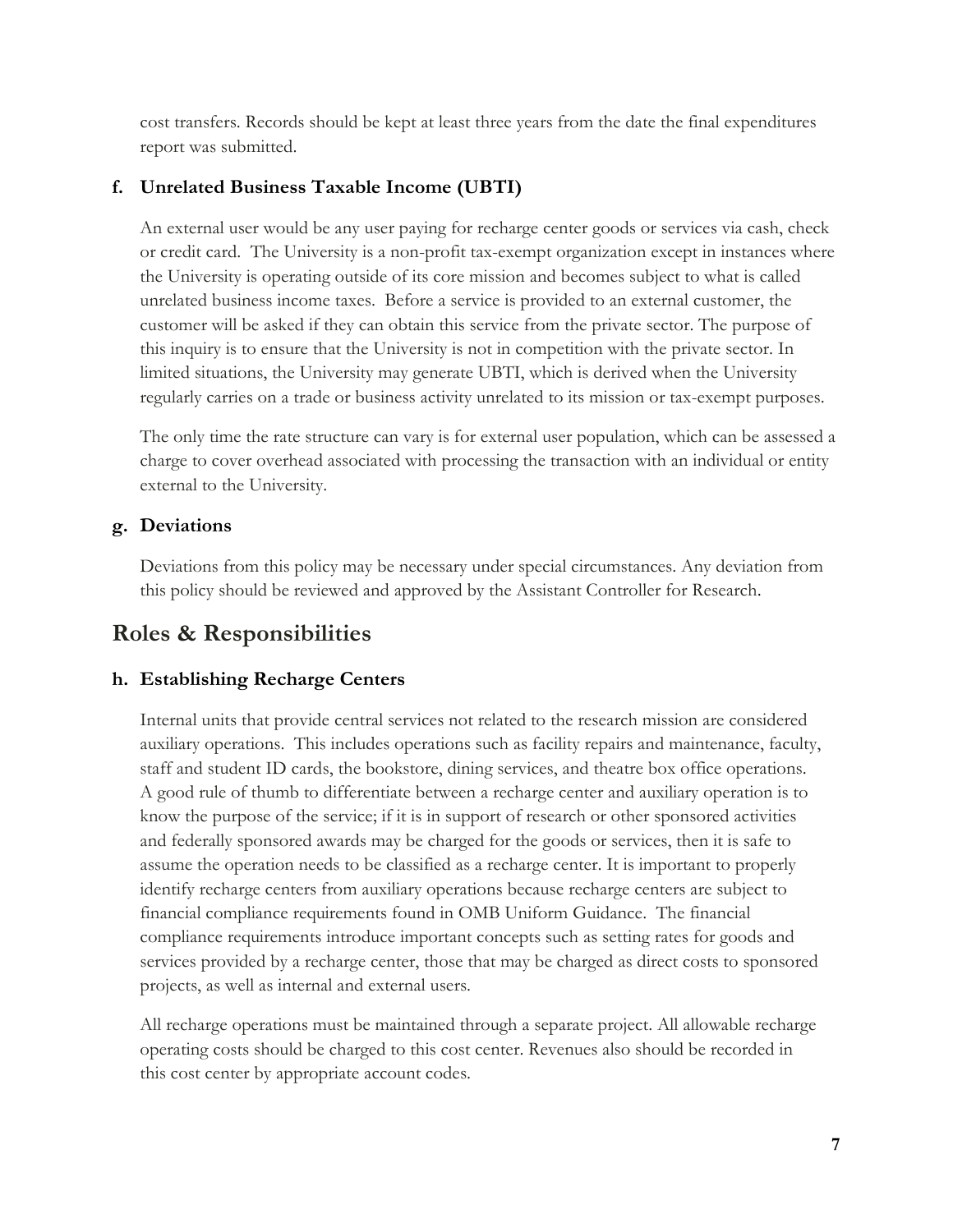A request for establishing a recharge center should be initiated by a department and include the following:

- i. A description of the products or services to be provided;
- ii. A description of the users of these services;
- iii. An explanation of how the recharge rate was determined, including:
	- A. A detailed budget of annual expenses for the center;
	- B. A description of the unit of service (e.g., the measure of utilization such as labor hours, machine hours) and estimate activity for the budget period; and
	- C. The rate calculation, using budgeted amounts and the projected level of activity for the first year of operation.
- iv. The name, title, phone number, email address and signature of the recharge center manager;
- v. The signature of the Dean (or equivalent), indicating acceptance of operating and financial responsibility for the recharge center;
- vi. Justification of the need to create the new recharge center, including an explanation as to why other internal or external providers of this services are not being used in lieu of establishing the new recharge operation; and
- vii. Request for the creation of a new project for:
	- A. Operations for operating revenues and expenses;
	- B. Equipment for capitalization of equipment (as applicable); and
	- A. Unexpended plant fund for depreciation of equipment (as applicable).

### **i. Responsibilities**

- Ultimate responsibility for the recharge center rests with the Dean (or equivalent for central recharge centers). The dean will fully review and approve the establishment of each new recharge center.
- The Recharge Center Manager is responsible for monitoring his/her respective recharge general ledger. In addition to Annual Financial Review discussed in Section b, the recharge center manager should evaluate the center's financial position and rates periodically throughout the year to assess their position respect to breakeven.
- Sponsored Programs Administration (SPA) approves the formation of new recharge centers; assists Recharge Center Managers with policy and procedures matters; and performs an annual review of recharge rates.